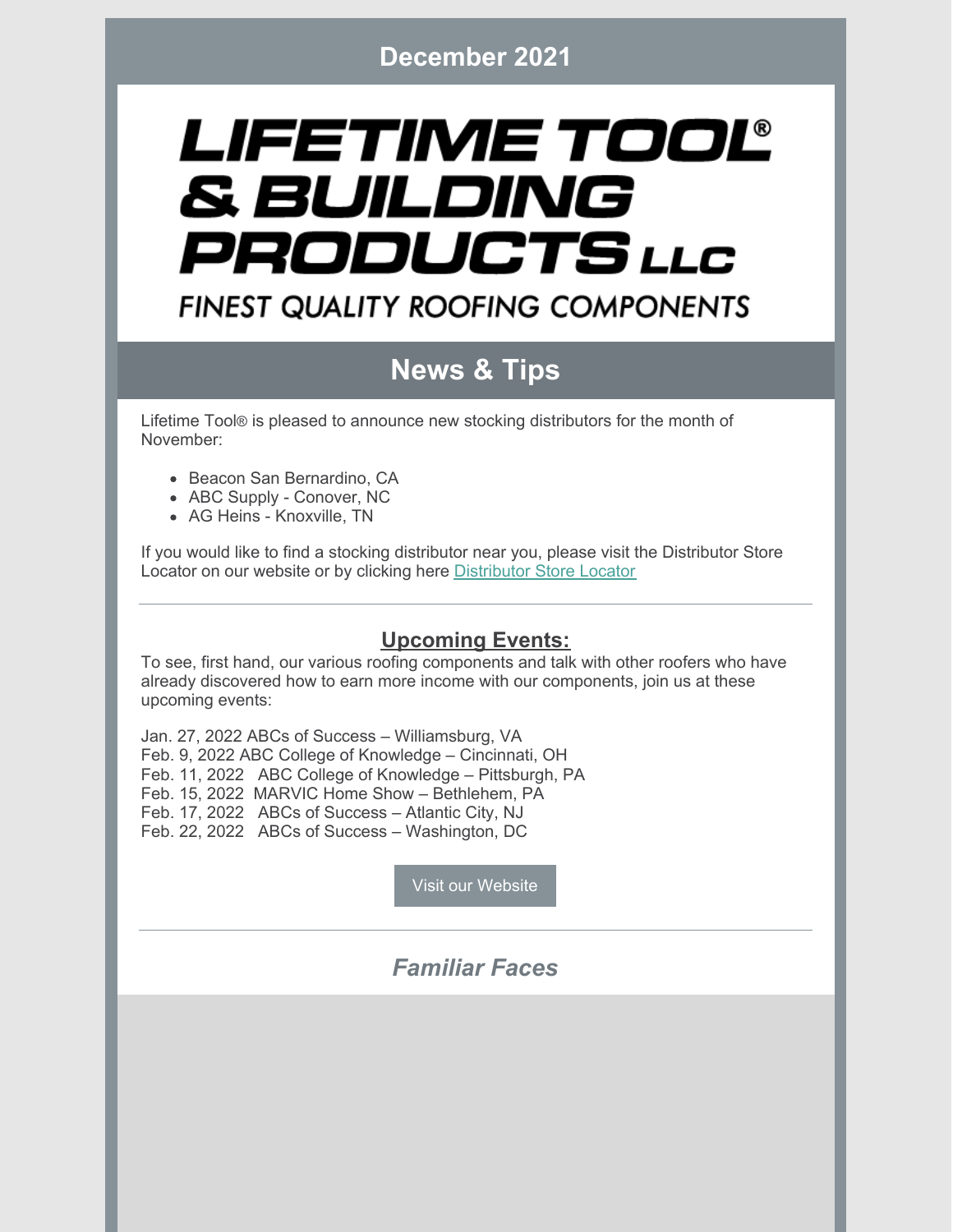



Our Sales Representatives joined us at the office last week for our annual sales meeting. While they were here, they got to experience building boxes and packing our Ultimate Pipe Flashing's®.

Left to right: (Click to send email) [Shawn](mailto:SGreen@LifetimeTool.com) Green - Metal; Rich Mason - Northern New Jersey, Long Island & [Connecticut;](mailto:AHepner@LifetimeTool.com) Adam Hepner - Baltimore, Washington & Eastern Shore; Tom McMenamin - Southeastern [Pennsylvania](mailto:BWeber@LifetimeTool.com) & South Central New Jersey; Ben Weber - Vice President

### **Roofer Spotlight**

#### *Allied Brothers Home Corporation - Wayne, NJ*



Sonia Matute of Allied [Brothers](http://alliedbrothers.net) out of Wayne, NJ holding a 4" EasyFit™ for Cast Iron pipes with Rich Mason, Territory Manager, holding an Ultimate Pipe Flashing®.

We would like to thank Sonia and Allied Brothers for supporting Lifetime Tool®.

*(Want to be featured? Send us your picture with one of our parts and we will not only feature you in an upcoming newsletter, but we will send you a FREE Lifetime Tool® T-Shirt!)*